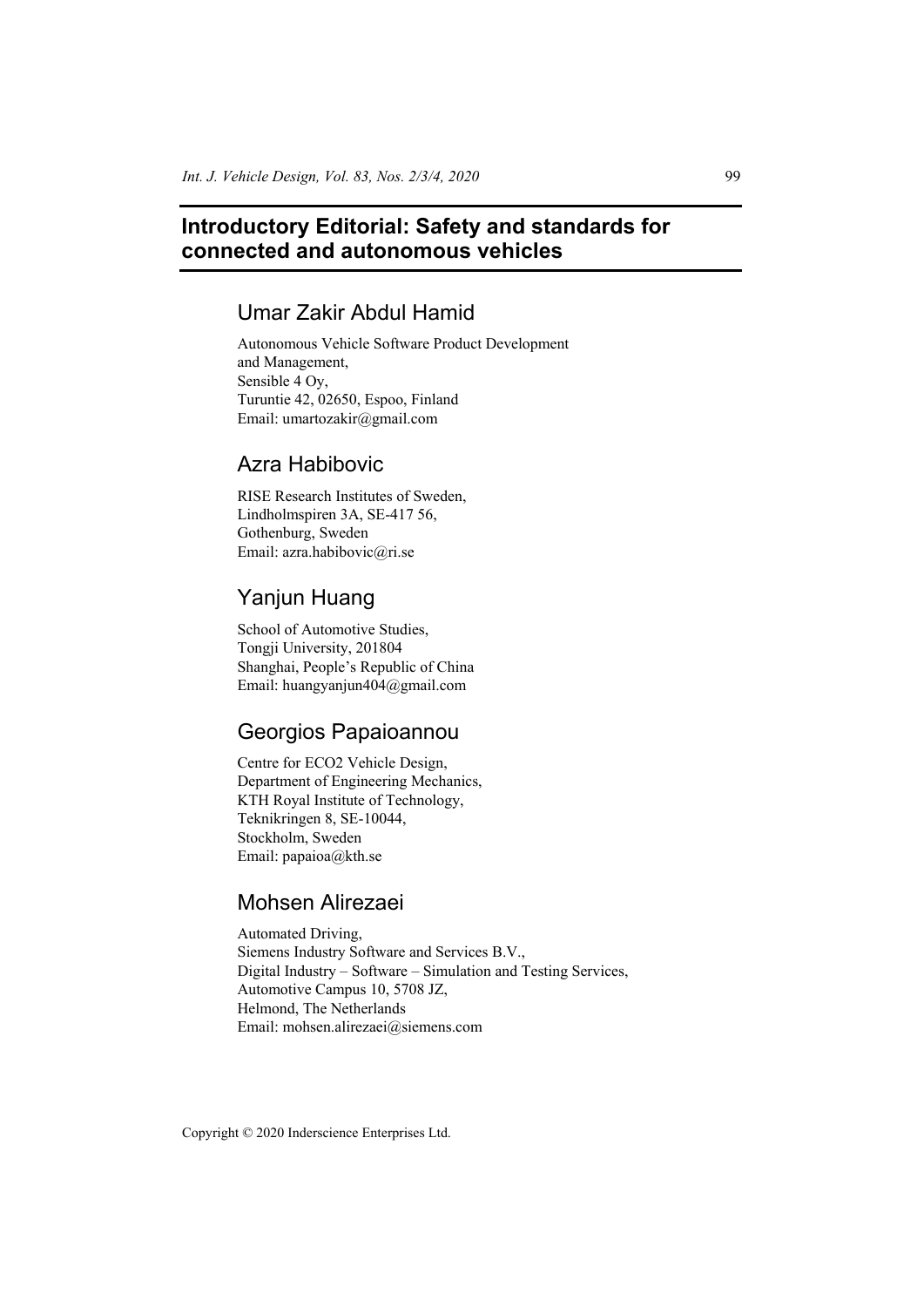#### 100 *U.Z.A. Hamid et al.*

**Biographical notes:** Umar Zakir Abdul Hamid, PhD, has been working in the autonomous vehicle field since 2014 with various teams in different countries (Malaysia, Singapore, Japan, Finland). He is now the Team Lead of the Autonomous Vehicle Planning and Control Algorithm Development at Sensible 4 Oy, Finland, leading a team of 12 engineers. He is an active member of several Society of Automotive Engineers (SAE) Task Forces, focusing on the autonomous vehicle active safety topics. He is also one of the recipients of the Finnish Engineering Award 2020 for his contributions to the development of all-weather autonomous driving solution with Sensible 4. He has performed editorial tasks with *SAE International Journal of Connected and Automated Vehicles*, *SAE Technical Papers and International Journal of Vehicle Autonomous Systems*, among many others.

Azra Habibovic is senior researcher at the independent and non-profit organisation RISE Research Institutes of Sweden, and research area director for road-user behaviour at the research centre SAFER. She holds a PhD in Vehicle Safety Systems (2012) and an MSc in Electrical and Electronics Engineering (2006), both from Chalmers University of Technology, Sweden. Her research focuses on improving traffic safety and user experience by means of automation and connectivity. Her special interest is design and evaluation of interactions in and around automated vehicles, including interactions with vulnerable road users.

Yanjun Huang is a Professor at School of Automotive Studies of Tongji University. He received his PhD from the University of Waterloo in 2016, where he worked as a research associate. His research interest is mainly on the vehicle holistic control in terms of safety, energy-saving, and intelligence, including vehicle dynamics and control, HEV/EV optimisation and control, motion planning and control of connected and autonomous vehicles, and human-machine cooperative driving. He has published several books and over 80 papers in journals and conference. He is the recipient of IEEE Vehicular Technology Society 2019 Best Land Transportation Paper Award, the 2018 Best paper of Automotive Innovation, and top 10 most popular paper in *International Journal of Automotive Technology*. He is serving as Associate Editor and Editorial Board Member of *IET Intelligent Transport System*, *SAE International Journal of Commercial Vehicles* and *International Journal of Vehicle Autonomous Systems*, among many others.

Georgios Papaioannou received his PhD in Automotive Engineering from National Technical University of Athens (NTUA) at Greece in 2019. Recently, his PhD dissertation was awarded the second prize for its potential industrial impact among other NTUA graduates. After his graduation in the summer of 2020, he worked at Cranfield University, UK, as a Research Fellow extending his research in automated vehicles and human factors-oriented studies. Recently, he joined KTH Royal Institute of Technology of Sweden as a Postdoctoral Researcher at the Center for ECO2 Vehicle Design. His research interests include automated and human-driven vehicles, vehicle dynamics, human factors, suspension design, tyre modelling, optimisation, control and motion planning.

Mohsen Alirezaei received his PhD in Mechanical Engineering, Robotics and Control in 2011 and was a Postdoc researcher at Delft University of Technology in 2012. He was a Senior Scientist in the Integrated Vehicle Safety Department of TNO Automotive (2012–2019) and part time Assistant Professor at Delft University of Technology (2015–2019). He is currently working as a Fellow Scientist at Siemens Industry Software and Services in Helmond and is part time Assistant Professor at Eindhoven University of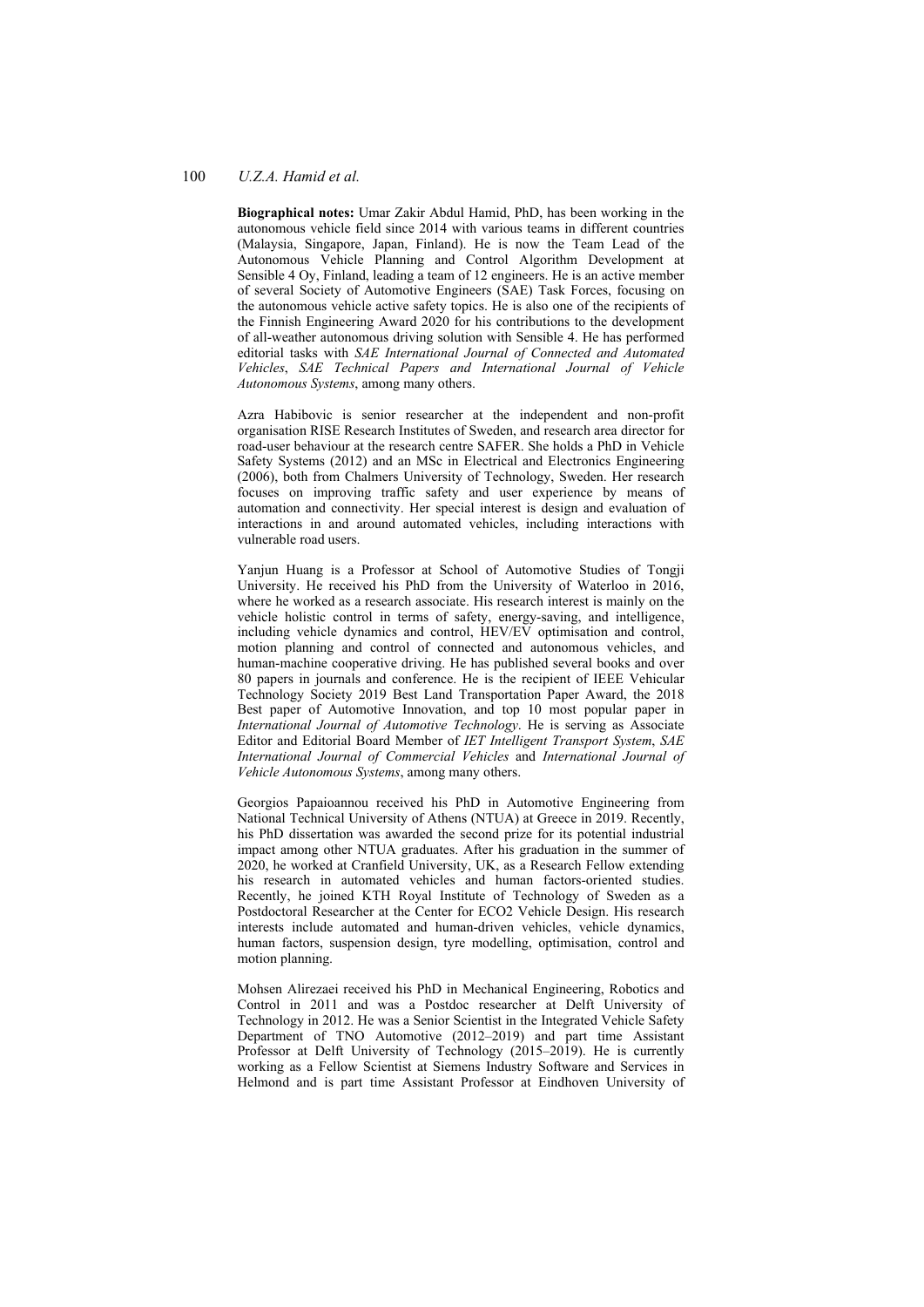Technology, the Netherlands. His research interests are verification and validation of automated and cooperative automated driving and advance driver assistance systems.

**Keywords:** autonomous vehicle; connected vehicle; safety; standards.

#### **1 Background**

Active progress has continuously been made in the connected and autonomous vehicles (CAV) field in the past few years. Despite the COVID-19 global pandemic, positive developments were made in 2020 related to the CAV sector. For example, technology giant Amazon bought Zoox, an autonomous vehicle company for over USD 1 billion (Jindal et al., 2020). This manifests ongoing demand for the industry despite the glooming economic situation globally. Additionally, several recommendations and guidance on CAV safety were published throughout the year, which includes the best practice guidelines by Automated Vehicle Safety Consortium entitled 'Data collection for automated driving system dedicated vehicles to support event analysis' (https://www.sae.org/standards/content/avsc00004202009/). This signifies the increasing awareness of CAV safety among a number of groups of practitioners.

#### **2 Objectives and aims of the special issue**

However, despite the positive growth in the field, articles and concerns are still being reported regarding safe implementations of CAVs which highlight the public concerns on the said topics. Despite acknowledging the potential benefits of CAVs, some members of the public are still pessimists about CAV safety (Moody et al., 2020).

For CAV technology to be fully accepted, safety must be given high consideration in the development and production stages. As the full implementation of CAVs has the potential to reduce a significant amount of road fatalities, the whole process of designing, engineering and executing CAVs needs to be safe. Safety and standards should include considerations of software and automation systems, as well as the physical hardware designs. These require detailed investigations of the safety and standards for dependable CAVs. For example, among the widely discussed related keywords and standards of this topic are ISO 26262, ISO/PAS 21448 and SAE J2980.

Thus, this special issue on "Safety and Standards for Connected and Autonomous Vehicles" for *International Journal of Vehicle Design* is proposed to increase and spread the awareness on these topics among the public audience, researchers and practitioners. It aims to gather recent diverse background works and achievements related to the safety and standards for CAVs. The special issue is co-edited by experienced researchers of CAV domains based in Finland, Sweden, China and the Netherlands. The guest editors expect it to attract interest from multi-disciplinary sectors in the automotive fields, thus contributing to a safer CAV landscape.